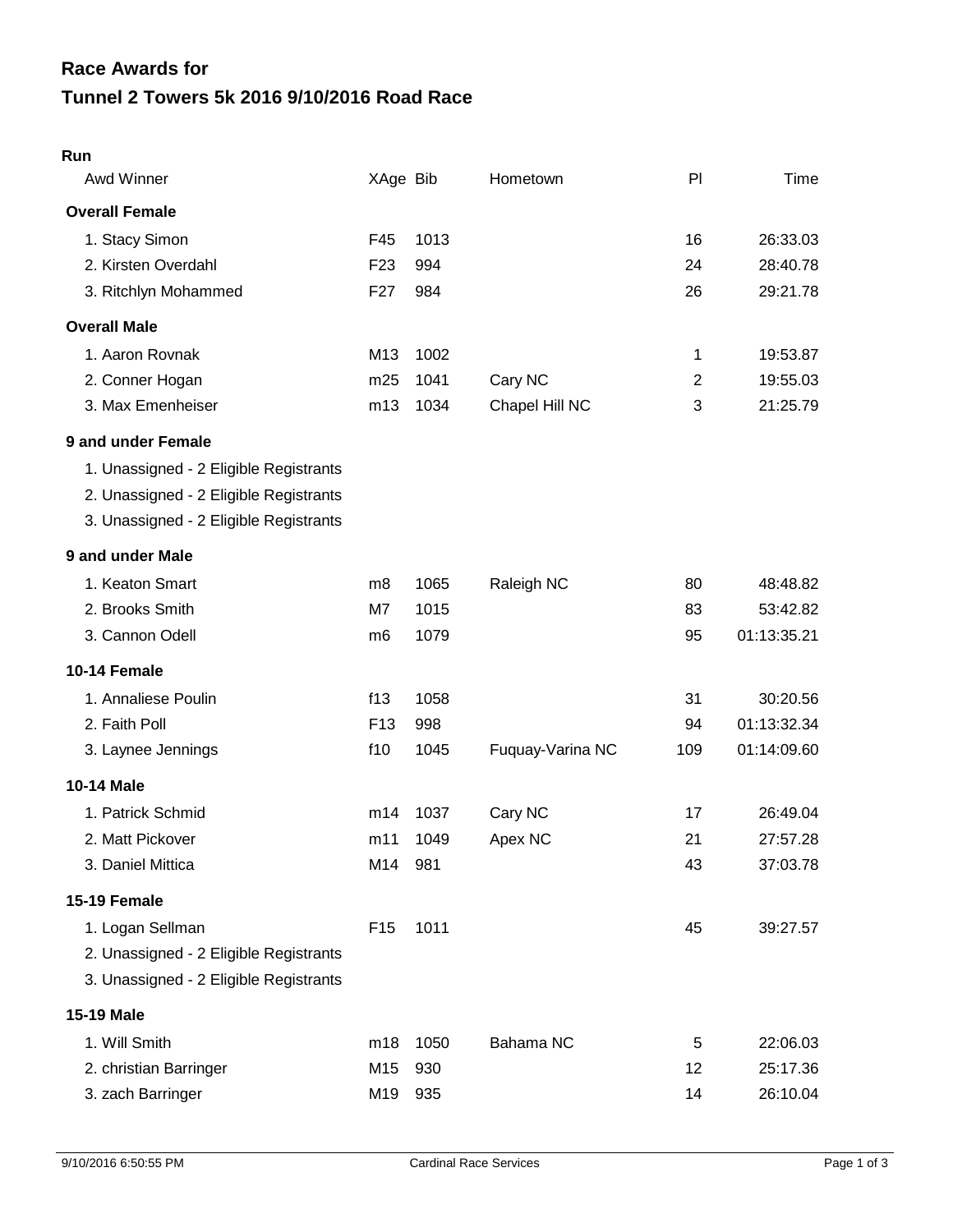# **20-23 Male**

| 1. Abraham Donovan     | M20             | 952  |                     | 6  | 22:20.59 |
|------------------------|-----------------|------|---------------------|----|----------|
| 2. Brian Schmid        | m21             | 1036 | Cary NC             | 18 | 26:52.99 |
| 3. Bryan Smith         | m20             | 1052 | <b>Lumberton NC</b> | 22 | 27:57.53 |
| 20-29 Female           |                 |      |                     |    |          |
| 1. Caitlin Divers      | f27             | 1064 | Durham NC           | 49 | 40:16.93 |
| 2. Brittany Coram      | F <sub>26</sub> | 945  |                     | 66 | 45:57.57 |
| 3. Samantha Rich       | f28             | 1046 |                     | 86 | 56:22.87 |
| <b>30-39 Female</b>    |                 |      |                     |    |          |
| 1. Tia Casady          | F34             | 943  |                     | 27 | 29:34.28 |
| 2. april berndt        | F34             | 938  |                     | 32 | 31:10.07 |
| 3. Yaroslava Petuknova | f38             | 1062 |                     | 33 | 31:14.67 |
| 30-39 Male             |                 |      |                     |    |          |
| 1. Paul McHale         | M32             | 978  |                     | 9  | 24:19.96 |
| 2. Steven Kelly        | m35             | 1071 | <b>CARY NC</b>      | 11 | 24:47.78 |
| 3. Josh Bledsoe        | M31             | 939  |                     | 29 | 29:49.78 |
| 40-49 Female           |                 |      |                     |    |          |
| 1. Jerri Ridenhour     | f49             | 1039 | Clayton NC          | 42 | 37:01.28 |
| 2. Charity Norwood     | F41             | 992  |                     | 53 | 41:13.83 |
| 3. Liz Dmytriw         | F42             | 950  |                     | 54 | 41:26.31 |
| 40-49 Male             |                 |      |                     |    |          |
| 1. brian jones         | M46             | 970  |                     | 10 | 24:23.54 |
| 2. Wayne Norwood       | M46             | 993  |                     | 28 | 29:42.55 |
| 3. Sean Geist          | m47             | 1060 | Cary NC             | 36 | 33:15.79 |
| <b>50-59 Female</b>    |                 |      |                     |    |          |
| 1. Dawn Barringer      | F <sub>52</sub> | 932  |                     | 34 | 32:09.04 |
| 2. Debra Petrarca      | F50             | 996  |                     | 35 | 32:12.28 |
| 3. Darcy Bell          | F54             | 937  |                     | 39 | 33:53.54 |
| 50-59 Male             |                 |      |                     |    |          |
| 1. PAUL MCHALE         | M57             | 979  |                     | 13 | 25:19.29 |
| 2. Scott Barringer     | M58             | 934  |                     | 15 | 26:13.28 |
| 3. Richard Zaccone     | M55             | 1029 |                     | 19 | 27:05.95 |

# **60-69 Female**

1. Unassigned - 4 Eligible Registrants

2. Unassigned - 4 Eligible Registrants

3. Unassigned - 4 Eligible Registrants